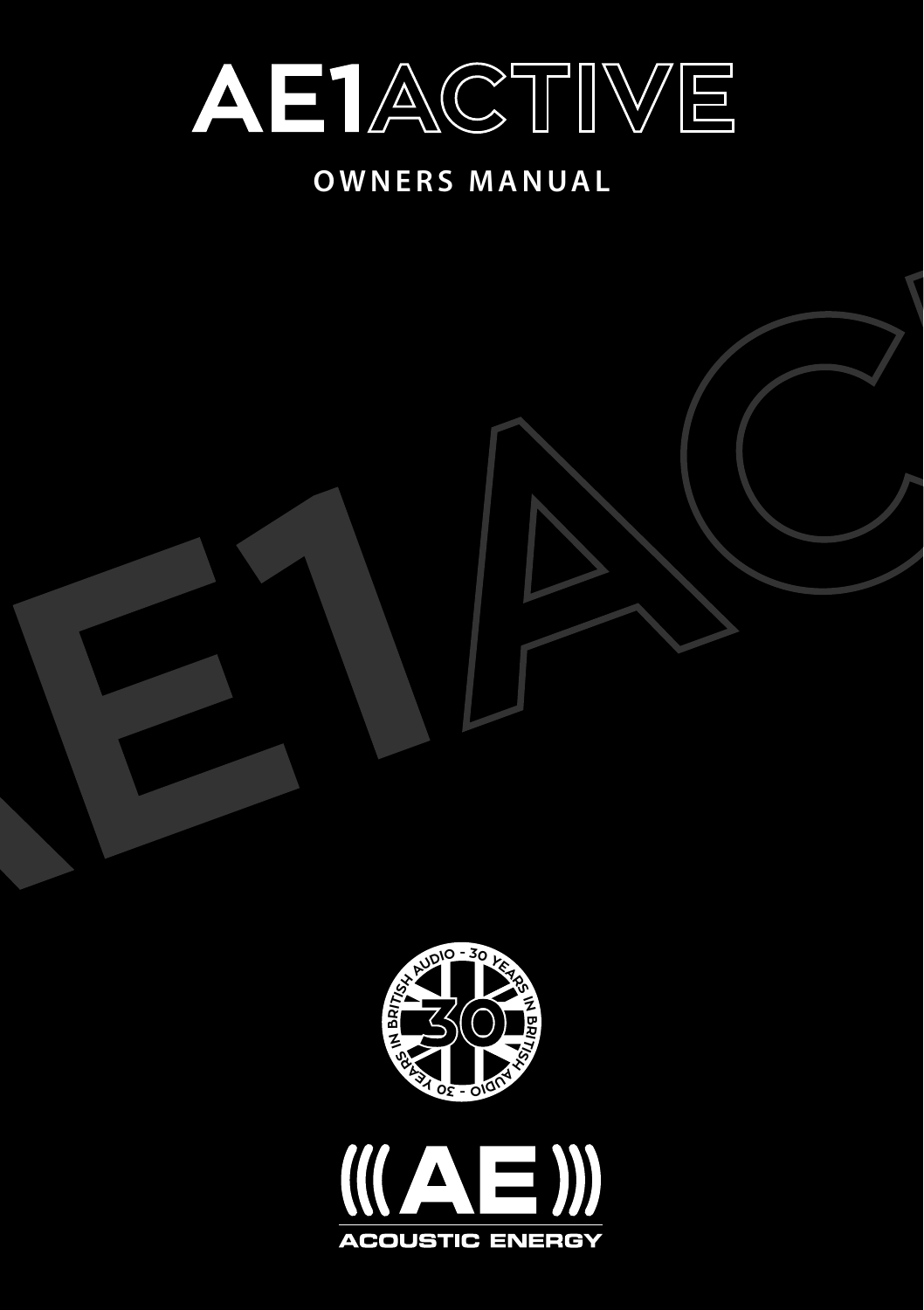# **INTRODUCTION**

**Thank you for purchasing the Acoustic Energy AE1 Active loudspeaker. 'AE1' is more than a model number for Acoustic Energy. Our first ever speaker wore the AE1 name and ever since then, we have had a speaker in the range that is so called. The AE1 Active is the latest speaker to wear the badge and takes the name in a different direction to its predecessors while still embodying the traits and qualities that have made them so highly regarded.** 

This manual is intended to be a source of information about the speakers themselves and the materials they are supplied with, offer some advice and hints about setting them up for the best possible performance and provide some suggestions in the unlikely event you experience any problems with the product. Please retain this document and all packaging for future use.

# **CONTENTS OF PACKAGING**

The AE1 Active loudspeaker box contains the following items:

2 AE1 Active loudspeakers in transit bags 2 speaker grilles 2 IEC mains leads for mains connection 2 RCA interconnects (3 metre) for audio connection 8 isolating foam feet 1 pair of handling gloves 1 instruction manual 1 certificate of authenticity

If any of these items are not present, it would be best to immediately contact your dealer.

## **W hat i s an ac t i v e sp eak e r ?**

The AE1 Active differs from preceding AE1 models due to it being an active design but what does this actually mean? An active speaker is a design where the amplification that provides the power for the drivers is placed after the crossover - the device that determines what frequencies are sent to what driver. By doing this, only the frequencies relevant to that particular drive unit are amplified by an amplifier that has been configured exactly for that task. The result is a speaker that solves the balancing act of amplifier, crossover and driver at the design stage without any trial and error on the part of the owner and offers higher performance than a passive speaker of the same basic size and design.

The AE1 Active combines the amplifier and drivers into a single enclosure which has further benefits in terms of space efficiency and packaging. The drivers have received no less attention. The AE1 Active includes an all new Wide Dispersion Technology (WDT) tweeter. This incorporates a waveguide into the tweeter surround that ensures that the tweeter interacts more effectively with the room it is in. Higher frequency coverage is wider than it would otherwise be without the waveguide while lower frequencies are narrowed at the same time. This is called constant directivity and is something Acoustic Energy has been working on over the course of many years. The result is that more of these frequencies reach the listener's ear directly rather than reflected off other surfaces which increases efficiency and reduces distortion.

The mid bass driver is no less sophisticated and builds on the vast experience that Acoustic Energy has with metal drivers to create a driver that has extraordinary impact but not at the expense of the transient speed and tonal accuracy required of a truly high performance loudspeaker. The bass response of the AE1 Active is enhanced by the latest version of the slotted bass port used on a number of our speakers. The slotted profile allows for a large surface area that does not take up too much space on the speaker and also reduces the audibility of the air passing through it.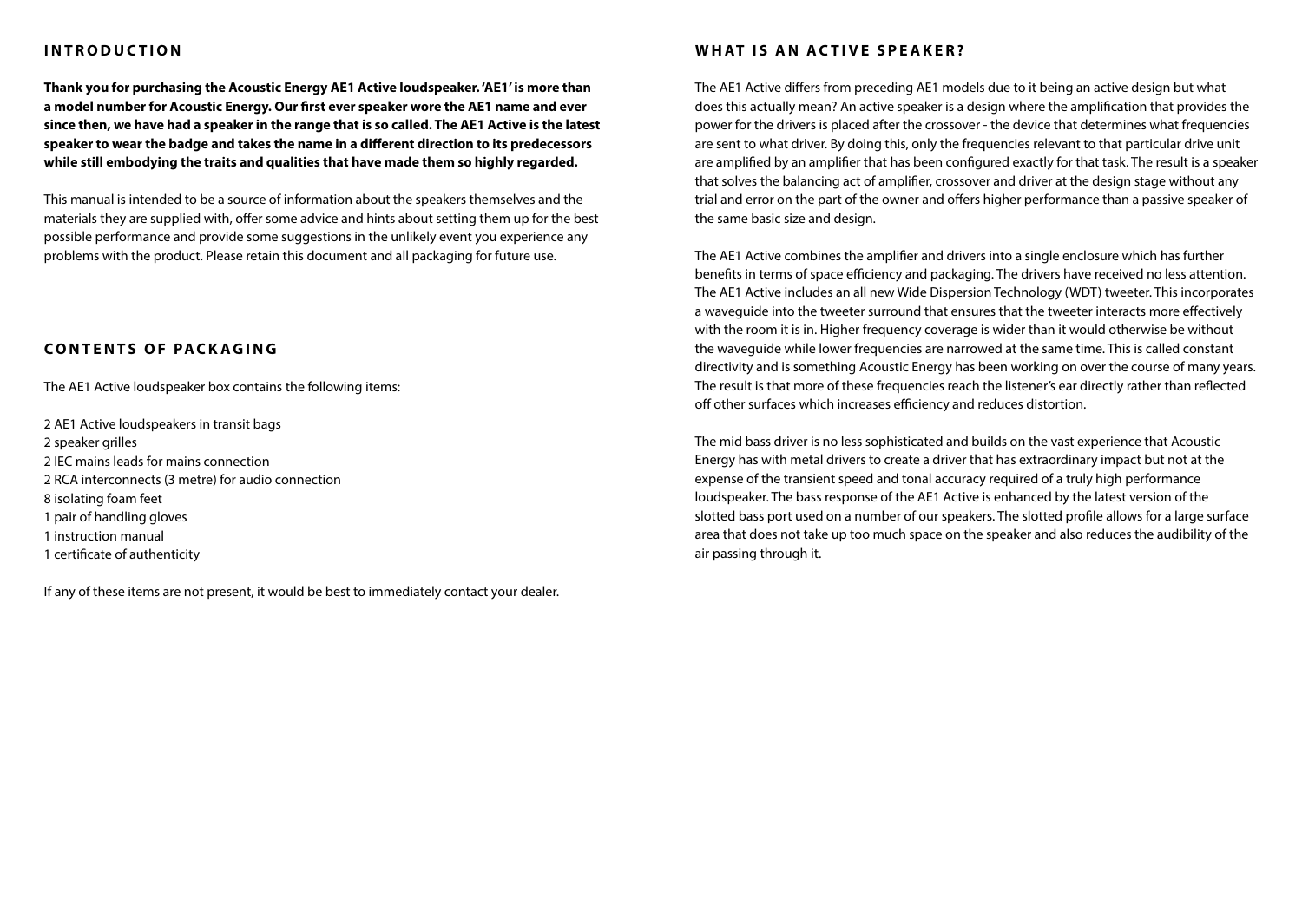

# **REAR CONNECTIONS AND CONTROLS**

#### **I n p u t s 1**

The AE1 Active has the option of receiving an audio signal on either an RCA or Balanced XLR input. The speakers are supplied with RCA cabling that should allow for their connection in most situations but some devices offer XLR outputs which are technically superior, so the AE1 Active has been equipped accordingly. For very long runs of cable, it is frequently better to use the XLR connection if you have the means to do so as this type of cabling is better suited to long transmission lengths.

Please note that any XLR cable used must correspond to the wiring of the connection on the AE1 Active, as marked on the rear panel.

Do not connect both inputs at the same time as this risks damage to the loudspeaker.

#### **BASS AND TREBLE CONTROLS 2**

The AE1 Active has a pair of adjustable controls for bass and treble. These allow for you to alter the response of the speaker in your room for best results.

The bass control adjusts between -2 and +2dB and is designed to help the speaker work more effectively relative to rear walls. If the speaker is close to a wall, the bass response will increase as a natural function of energy reflected off the wall and you can reduce the bass output to bring it back in line with the treble output.

The treble control adjusts between -2 and +2dB and is designed to help tailor the output of the AE1 Active depending on the furnishings of the room it is placed in. In a room with little in the way of furniture and bare walls, you may find that you need to reduce the treble output for an even response in room. Conversely, in very large or heavily furnished rooms, you may find that the speakers benefit from a boost to the treble output.

There are no right and wrong actions to the use of these controls and we would recommend you experiment and see what works best for you. As a fully active loudspeaker design, these trim controls have no detrimental effect on the sound quality.

Rear connections and controls, refer to numbers and instructions opposite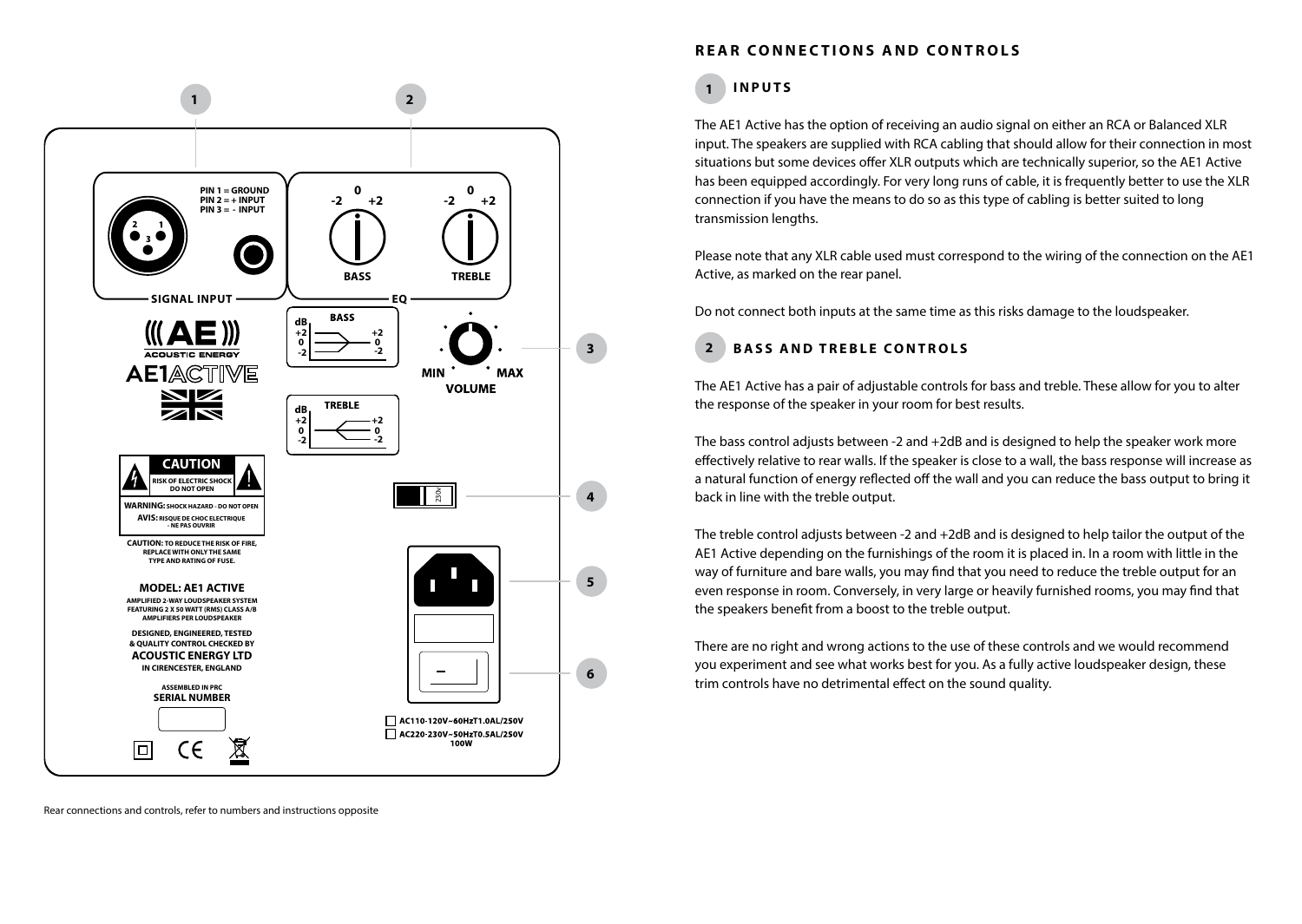#### **V olum e control 3**

The AE1 Active is fitted with a volume control that adjusts the level between zero (no output) and max (full output). This volume control serves two purposes. If you are using the AE1 Active with a device that has no volume control, you can use it to adjust the level. You can also use the volume to limit the output of the AE1 Active relative to the volume control of the connected device. This means you can either ensure that a given level cannot be exceeded either for preference or, in extreme cases, to avoid damage to the speaker.

#### **Main s vo ltage s wi tch 4**

The AE1 Active is fitted with a power supply that is able to operate on both a 100-120v and 220-240v mains supply. This switch is used to alter the speakers between these two voltages. The switch is protected by a cover to avoid accidental adjustment.

Any adjustment of this switch MUST be undertaken with the speaker disconnected from the mains.

#### **Mains input 5**

This is the mains input to power the speaker. Always ensure you use a correctly certified IEC mains cable.

#### **P o we r Swi tch 6**

The power switch is a two position unit that completely switches the AE1 Active off. If you are leaving the speakers inactive for a sustained period, they should always be switched off before doing so.

# **CONNECTION AND SETUP**

The AE1 Active is designed to take an output directly from a piece of source equipment. It is possible to use a piece of equipment that has a fixed output and adjust the volume on the speakers themselves but the most effective results will be gained by using a device with a variable level output - commonly referred to as a preamplifier output. Recently, the number of items of source equipment that have volume controls and preamplifier outputs has increased considerably so there is a huge variety of possible sources for the AE1 Active. You can also use a dedicated preamplifier if you prefer which will allow for multiple pieces of source equipment to be used.

Each AE1 active speaker will need mains power and a signal from a device to function. The connection can be made either using the RCA input or the XLR connection but you should not try and use both connections at the same time. Make a single audio connection from the source equipment or preamplifier to both AE1 Active speakers.

### **There is no means of looping the signal from one AE1 Active speaker to another and the speakers must not be connected together in this way.**

With power and signal connected, you should now be able to play audio. If you are using a preamplifier output to connect the speakers, you can control the level of the system from the volume control of the source equipment of preamplifier. If you are controlling the volume this way, set the volume control on the rear of each AE1 Active to maximum. If you find that this results in levels that can become uncomfortably loud too quickly, you can use these volume controls to reduce the output of the AE1 Active to have a greater degree of fine control over the volume.

We have designed the AE1 Active to give excellent performance when used in a variety of locations and it will work well when placed on shelves or furniture. For best results however, we would always recommend using a dedicated pair of speaker stands that help to isolate the speaker and elevate it to the right height for listening- this height will vary slightly due to different requirements but should leave the tweeter of the speaker at the height of your ear when seated.

Isolating foam feet are supplied to protect the loudspeakers and surface they are placed upon, from damage and vibration. We would recommend that the foam feet are not used when placing the speakers on a dedicated stand.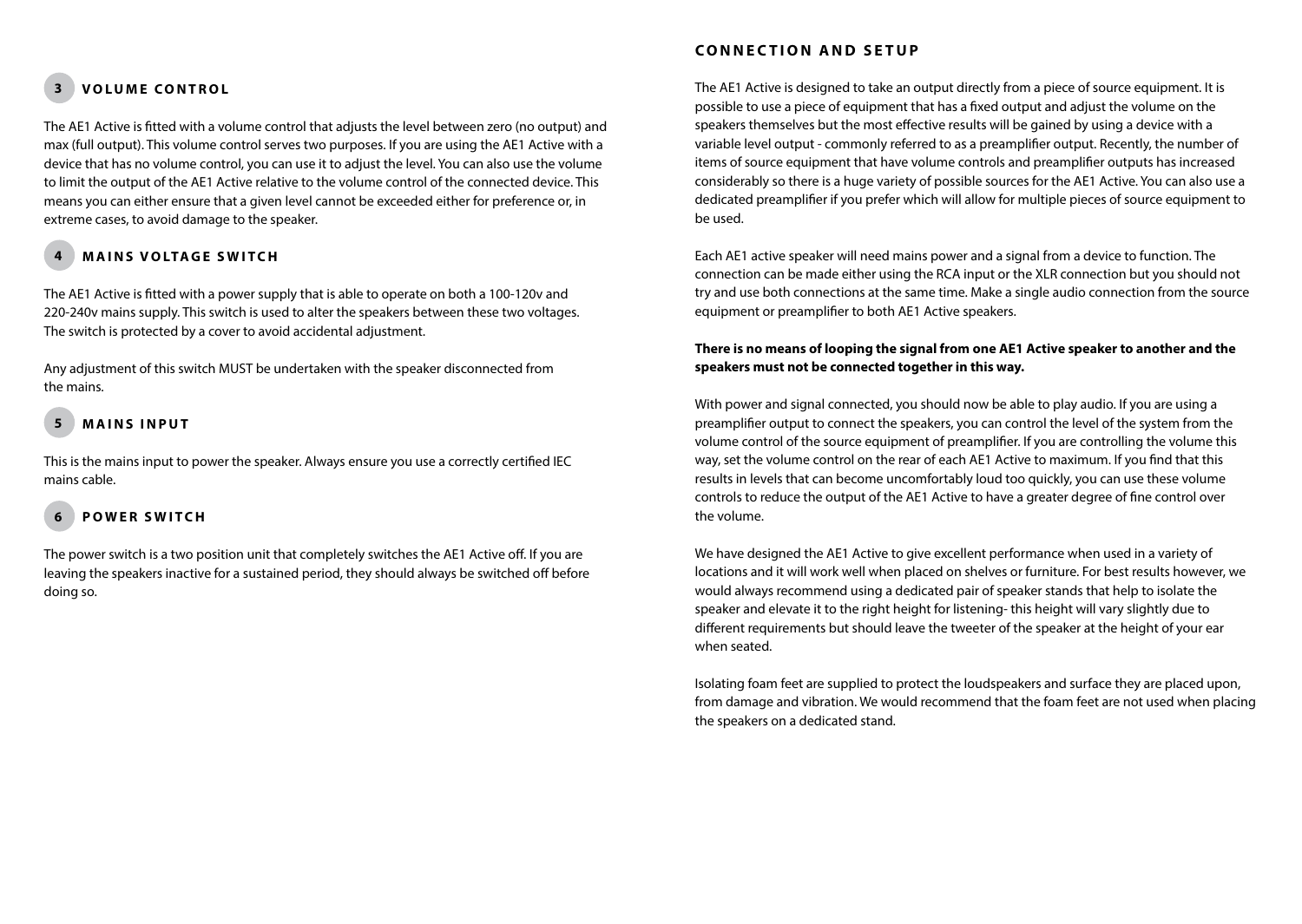Depending on how far apart the speakers are and your distance from them, it may also be worthwhile experimenting with pointing the speakers inwards so that you and the speakers form the points of a triangle and the sound is directed towards you.

We have fitted the AE1 Active with bass and treble controls that will alter the output of the speaker to reflect how close it is to walls and the size and furnishing of the room (their function is described in the 'Rear panel connections' section). It is worthwhile experimenting with these bass and treble settings to obtain the best results in your room.

The grille of the AE1 Active is acoustically transparent and designed to protect the drivers. In many domestic situations, we would strongly recommend that they are left in place.



Rear input connections using either RCA (phono) or Balanced XLR cables

# **T roub l e shoot in g**

The speaker will not power on

- Check there is power available to the speaker
- Check that the rear panel switch is set to ON
- Check that the white power LED is lit (in bottom of the bass driver surround)

# There is no sound

- Check there is power to the speakers and they are switched on
- Check there is power to the source equipment and it is switched on
- Check that there is an audio connection from preamplifier out of the source equipment to both of the AE1 Active speakers
- Check that the source equipment is not muted

The sound is intermittent or distorted

- Check your audio connections between the source equipment and the speakers
- Check that the levels from your source equipment are not too high and causing the speaker to cut out or distort. You can cap the volume of the system by reducing the volume via the controls on the rear panel

Volume levels are too low

- Check that the volume controls on the rear panel are not set to a low level
- Check that the source equipment has not been set to a low gain mode and that the connections are still solidly in place between source and the AE1 Active

If only one speaker exhibits a problem - try swapping it with the other speaker to see if the issue follows the speaker or stays on the same side. This will help to identify the cause of the issue and let you seek assistance for the right component.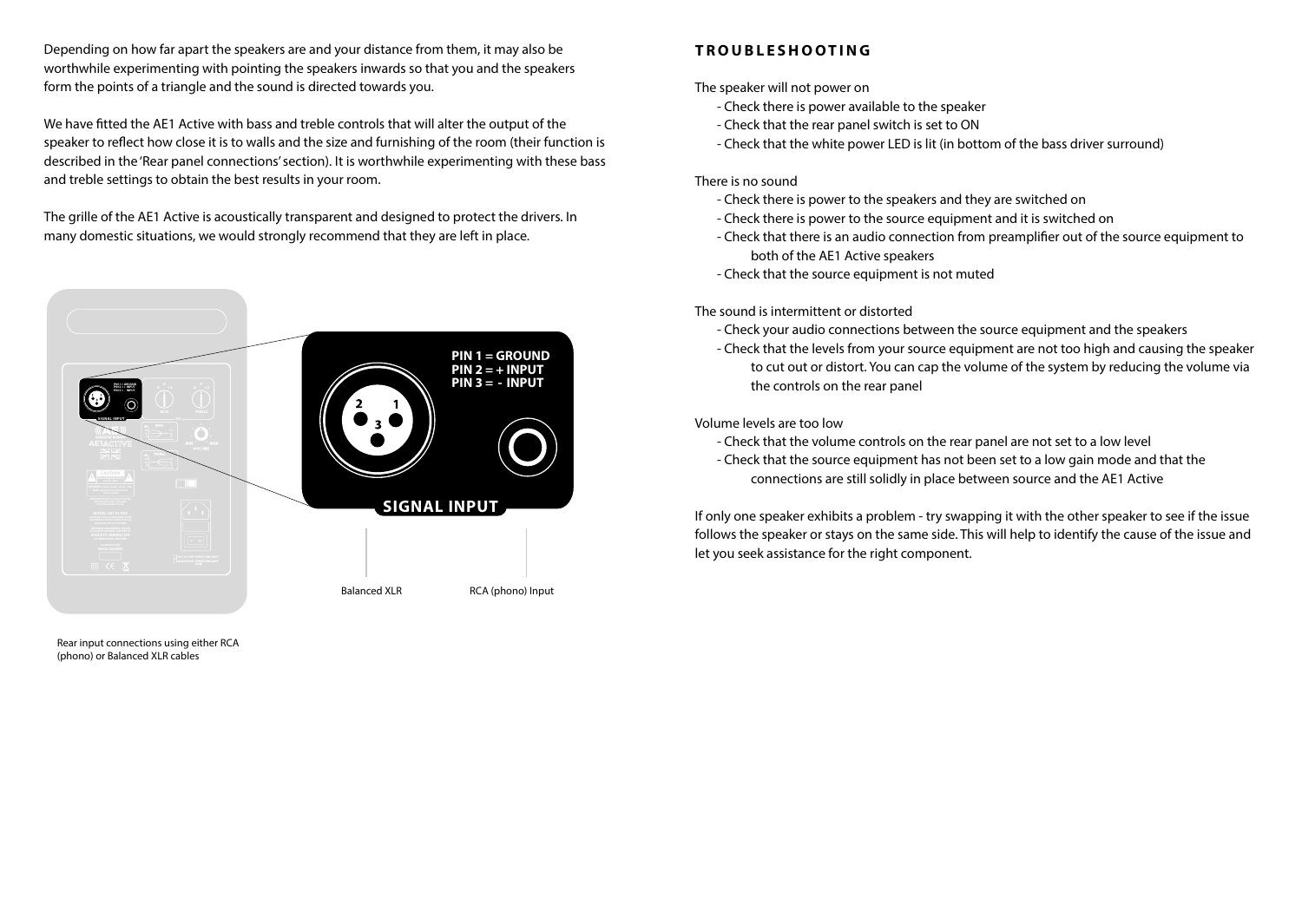# **War r anty**

Your Acoustic Energy AE1 Active speaker is guaranteed against defects in materials, manufacture and workmanship for three years from the date of purchase. Please retain all original packaging materials for possible future use.

If you register your Acoustic Energy loudspeakers online via our website (acoustic-energy.co.uk) we will extend your guarantee, free of charge, to five years.

Under this warranty Acoustic Energy agrees to repair any defect or, at the company's discretion, replace the faulty component(s) without charge for parts and labour. This warranty does not imply any acceptance by Acoustic Energy or its agents for consequential loss or damage and specifically excludes fair wear and tear, accident, misuse or unauthorised modification.

This warranty is applicable in the United Kingdom only and does not in any way limit the customer's legal rights. Claims and enquiries under the warranty for AE products purchased outside the UK should be addressed to the local importers or distributors.

If you have any reason to claim under the warranty please contact your dealer or point of purchase in the first instance.

# **AE1 ACTIVE SPECIFICATION**

| Input Sensitivity <sup>1</sup>   | 104dB for 1VRMS @ 1kHz                     |
|----------------------------------|--------------------------------------------|
| Bandwidth <sup>2</sup>           | 42Hz-28kHz                                 |
| Horizontal coverage <sup>3</sup> | 130 degrees                                |
| <b>Vertical Coverage</b>         | 120 degrees                                |
| Peak SPL <sup>4</sup>            | 115dB                                      |
| Maximum SPL <sup>5</sup>         | 105dB                                      |
| Amplifier                        | Class A/B with linear power supply.        |
| Amplifier Power                  | <b>LF: 50W</b>                             |
|                                  | <b>HF: 50W</b>                             |
| Crossover                        | 3.5kHz 4th Order Linkwitz-Riley            |
| Woofer                           | 125mm chassis with Alu/Ceramic cone.       |
| Tweeter                          | 27mm Alu dome with WDT waveguide.          |
| Cabinet                          | 18 mm MDF with bracing and damping panels. |
| Inputs                           | RCA and Balanced XLR                       |
| Controls                         | Volume adjust 0dB to -inf                  |
|                                  | HF shelf $+/-2dB$                          |
|                                  | LF shelf $+/-2dB$                          |
| Power connection                 | IEC C13                                    |
| Voltage selection                | Manual switching                           |

### **N o t e s :**

- <sup>1</sup> Measured at 1m using pink-weighted MLS noise.
- <sup>2</sup> Measured at 1m using pink-weighted MLS noise, +/-6dB limits.
- <sup>3</sup> Measured at 1m using pink-weighted MLS noise, +/-6dB limits.
- 4 Measured using a toneburst signal.
- 5 Measured using a band limited sine sweep.